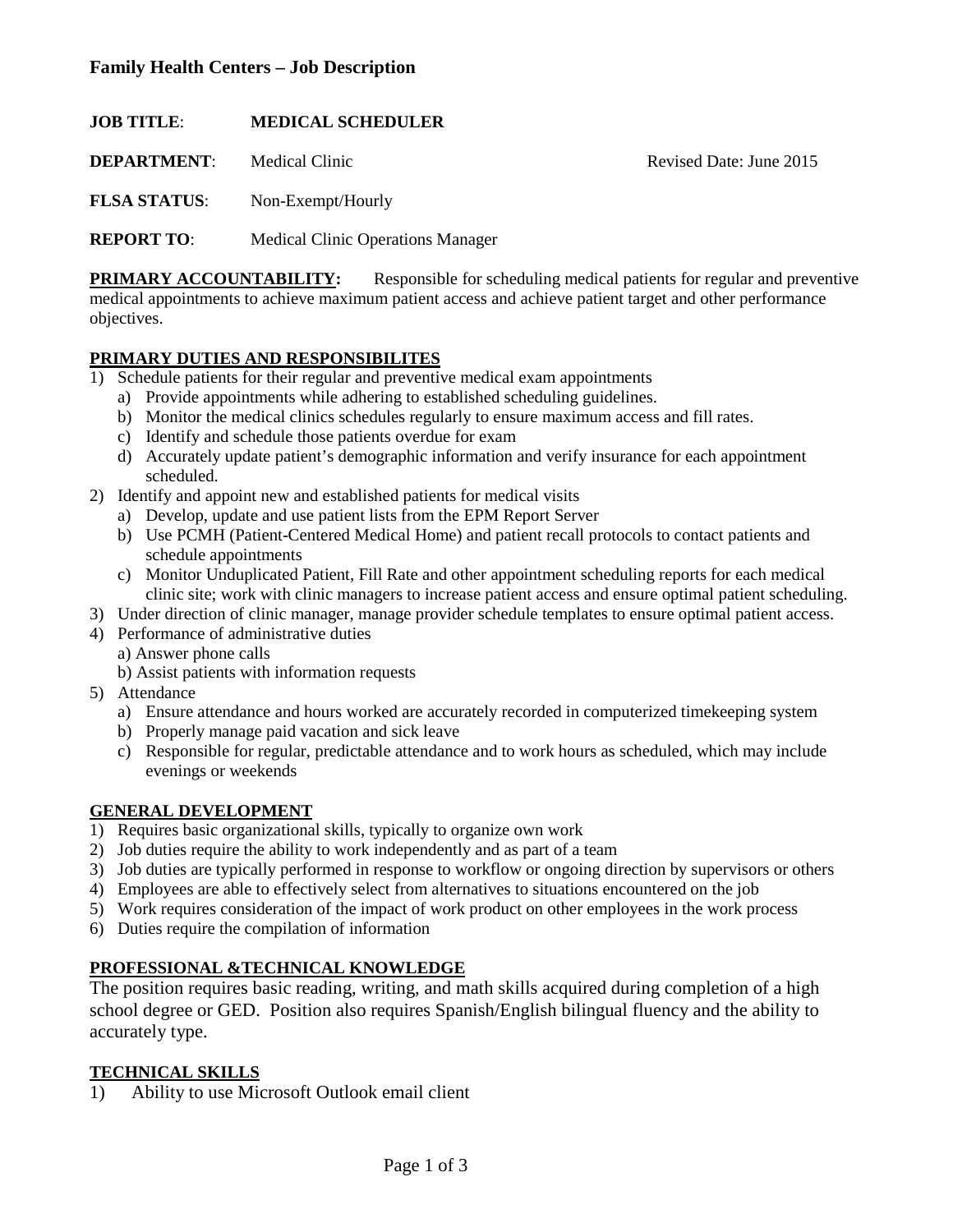# **Family Health Centers – Job Description**

- 2) Fully functional in use of the Electronic Practice Management (EPM) program and Report Server programs
- 3) Ability to use a multi-line phone system
- 4) Ability to create and update simple to moderately complex Excel spreadsheets.

# **COMMUNICATION SKILLS**

- 1) Employee is required to effectively communicate using FHC's core values; the **Core Dimensions**
	- a) **R**espect—using manners and appropriate language; maintaining a person's dignity and confidentiality; giving credit where due; asking others for their input and feedback
	- b) **E**mpathy—to show someone you understand what they are feeling without judgment; engaged listening with no distractions; acknowledgment and paraphrasing; eye contact
	- c) **G**enuineness—tone of voice and body language are congruent; showing consistent behaviors over time; integrity (follow-through and follow-up); humility (admitting when a mistake is made)
	- d) **S**pecificity—what details can you give so someone knows what "excellence" looks like; models or samples; one-on-one mentoring; alternate plans
- 2) Job duties require employee to provide excellent customer service to all internal and external customers.
- 3) Job duties require effective phone skills and the ability to guide patients efficiently to available appointment times.

# **WORK ENVIRONMENT**

Work is performed in an office setting.

# **TYPICAL PHYSICAL DEMANDS**

| <b>Physical Requirements</b>                     | N/A | Rarely<br>$(1-12%)$ | Occasionally<br>$(13-33%)$ | Frequently<br>$(34-66%)$ | Regularly<br>$(67-100%)$ |
|--------------------------------------------------|-----|---------------------|----------------------------|--------------------------|--------------------------|
| Standing                                         |     |                     | x                          |                          |                          |
| Walking                                          |     |                     | x                          |                          |                          |
| Climbing                                         |     | X                   |                            |                          |                          |
| Sitting                                          |     |                     |                            |                          | x                        |
| Stooping / Kneeling                              |     | X                   |                            |                          |                          |
| Lift/Carry up to 15 lbs.                         |     | x                   |                            |                          |                          |
| Lift/Carry up to 30 lbs.                         |     | X                   |                            |                          |                          |
| Lift/Carry up to 50 lbs.                         |     | X                   |                            |                          |                          |
| Push/Pull up to 25 lbs. of exertion              |     | X                   |                            |                          |                          |
| Push/Pull up to 50 lbs. of exertion              |     | X                   |                            |                          |                          |
| Work below waist level                           |     | X                   |                            |                          |                          |
| Work at waist to shoulder level                  |     |                     |                            |                          | X                        |
| Work above shoulder level                        |     |                     | x                          |                          |                          |
| Reach further than arm's length                  |     |                     | x                          |                          |                          |
| Fingering                                        |     |                     |                            |                          | X                        |
| Grasping / Holding                               |     |                     | x                          |                          |                          |
| Talking                                          |     |                     |                            |                          | X                        |
| Hearing                                          |     |                     |                            |                          | X                        |
| Seeing                                           |     |                     |                            |                          | x                        |
| Work in confined spaces                          |     | X                   |                            |                          |                          |
| Exposed to extreme temperatures                  | x   |                     |                            |                          |                          |
| Operate tools or machinery (incl. office equip.) |     |                     |                            |                          | X                        |
| Operate motorized vehicles/equipment             | X   |                     |                            |                          |                          |
| Work at heights balancing                        | x   |                     |                            |                          |                          |
| Use/exposed to hazardous substances              | x   |                     |                            |                          |                          |

*This description is intended to describe the essential job functions and the essential requirements for the performance of this job. It is not an exhaustive list of all duties, responsibilities and requirements of a*